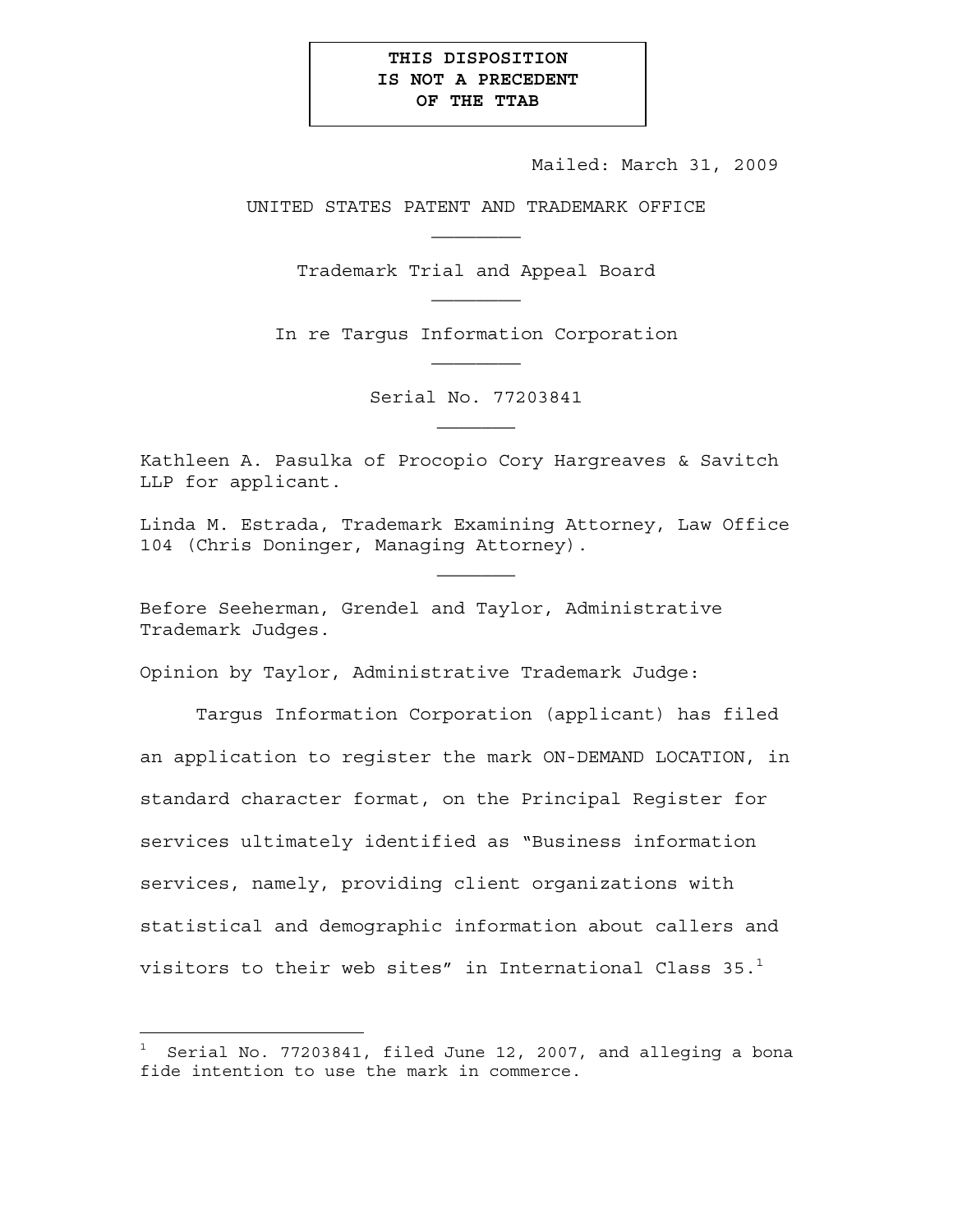**Ser No. 77203841**

 The trademark examining attorney has refused registration on the ground that applicant's proposed mark ON-DEMAND LOCATION is merely descriptive within the meaning of Section 2(e)(1) of the Trademark Act, 15 U.S.C. §1052(e)(1).

 When the refusal was made final, applicant appealed and requested reconsideration. The request for reconsideration was found unpersuasive and this appeal was resumed. Both applicant and the examining attorney have filed briefs. We affirm the refusal to register.

The examining attorney maintains that the proposed mark ON-DEMAND LOCATION is merely descriptive of applicant's business information services, namely, providing client organizations with statistical and demographic information about callers and visitors to their web sites because it conveys to consumers that "the services include the provision of location information" and that "the information is provided 'on demand'." (Br. at unnumbered p. 3).

In support of the refusal, the examining attorney submitted the following definitions, in pertinent part (emphasis supplied):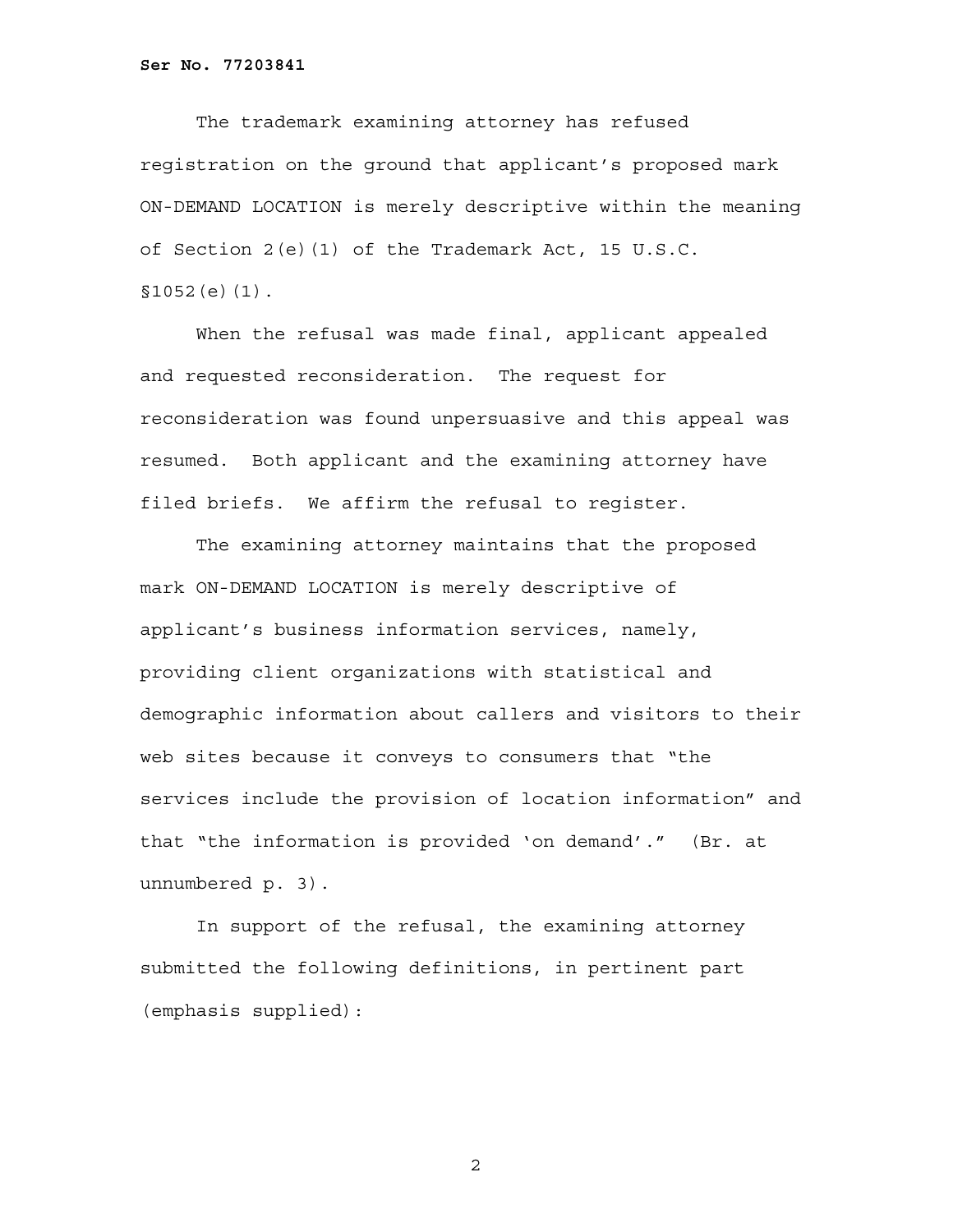÷,

**on-demand:** Refers to stored content that users can <u>access</u> whenever they want, as opposed to<br>live or one-time-only broadcast. (Netlingo).<sup>2</sup> live or one-time-only broadcast.

**on-demand:** On-Demand refers to a service or feature which addresses the user's need for instant gratification and immediacy of use. (Wikipedia).<sup>3</sup>

**on-demand computing:** On-demand (OD) computing is an increasingly popular enterprise model in which computing resources are made available to the user as needed. The resources may be maintained within the user's enterprise, or made available by a service provider. The ondemand model was developed to overcome the common challenge to an enterprise of being able to meet fluctuating demands efficiently. Because an enterprise's demand on computing resources can vary drastically from one time to another, maintaining sufficient resources to meet peak requirements can be costly. Conversely, if the enterprise cuts costs by only maintaining minimal computing resources, there will not be sufficient resources to meet peak requirements. On-demand computing products are rapidly becoming prevalent in the marketplace. Computer Associates, IP, IBM, Microsoft, and Sun Microsystems are among the more prominent on-demand vendors. These companies refer to their on-demand products and services by a variety of names. IBM calls theirs "On Demand Computing" (without the hyphen). Concepts such as grid computing, utility computing, autonomic computing, and adaptive management seem very similar to the concept of on-demand computing. Jason Bloomberg, Senior Analyst with ZapThink, says that on-demand computing is a broad category that includes all the other terms, each of which means something slightly different. Utility computing, for example, is an on-demand

 $^2$  NetLingo Classification: Online Business term retrieved from www.netlingo.com/lookup.cfm?term=on%demand (September 15, 2007). (Office Action issued September 15, 2007).

<sup>3</sup> http://en.wikipedia.org/wiki/On-demand (November 5, 2008). (Denial of Request for Reconsideration issued November 5, 2008).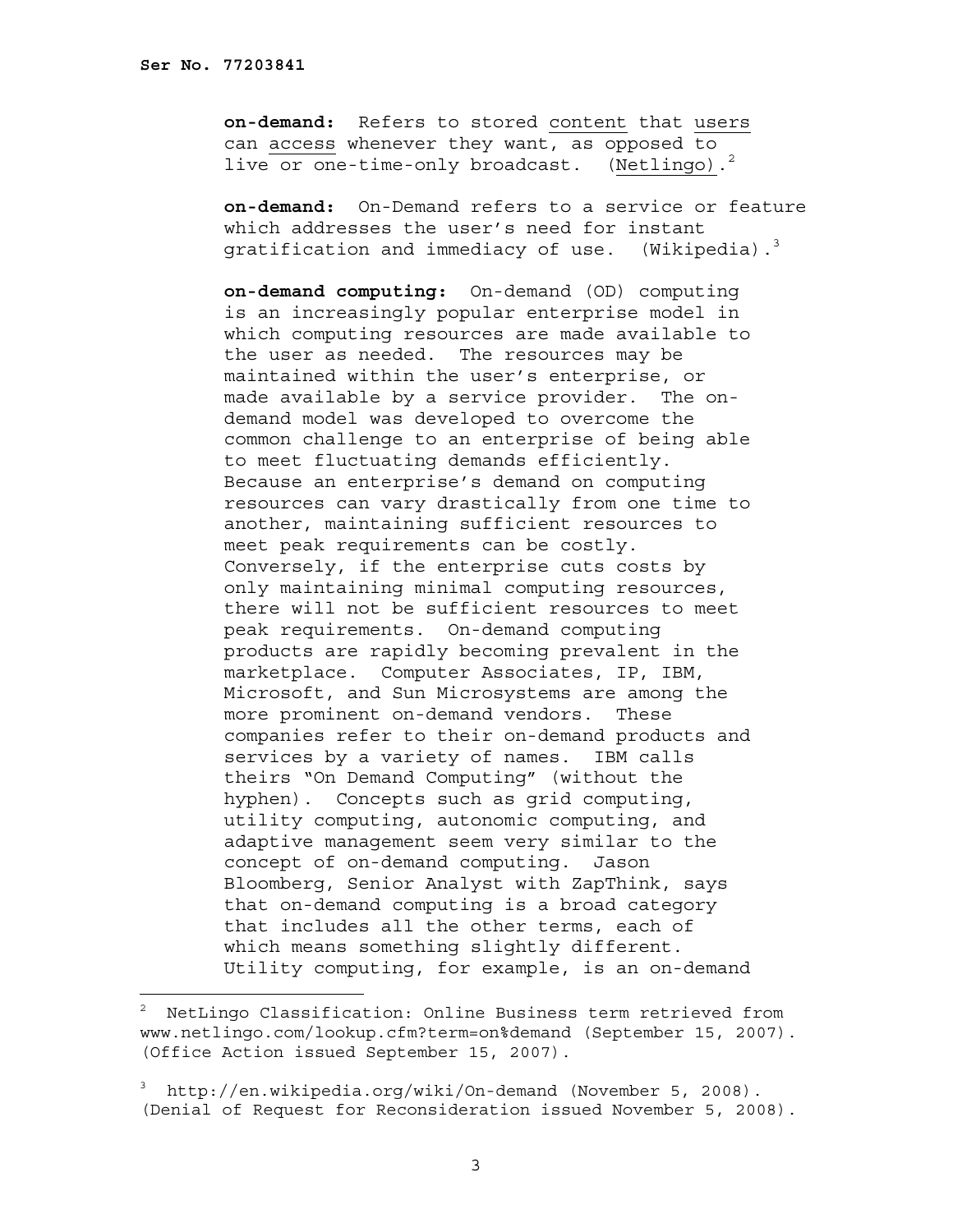approach that combines outsourced computing resources and infrastructure management with a usage-based payment structure (this approach is sometime known as metered services)  $(Whatis.com).<sup>4</sup>$ 

In addition to the definitions, the examining attorney made of record printouts from applicant's website (www.tarusinfo.com) which discuss applicant's services. These materials indicate that applicant provides "A Wealth of Knowledge at the Moment You Need it." In addition, the materials reference a suite of services, including those provided under the mark ON-DEMAND LOCATION, and inform potential consumers that "in a split second, you can access our rich data and analytics to identify, verify, qualify and locate the people who are interacting with your organization."

With particular regard to applicant's ON-DEMAND LOCATION services, the advertising states

## **Identify the Best Location Every Time**

With TARGUSinfo On-DemandLocation<sup>SM</sup> solutions, you can pinpoint a customer's location within a radius of 105 feet, whether you're routing callers or providing your locations.

\* \* \*

<sup>4</sup> SearchDataCenter.com Definitions at www.searchdatacenter.techtarget.com/sDefinition/0..sid80\_gci90373 0.00.html (November 5, 2008). (Denial of Request for Reconsideration issued November 5, 2008).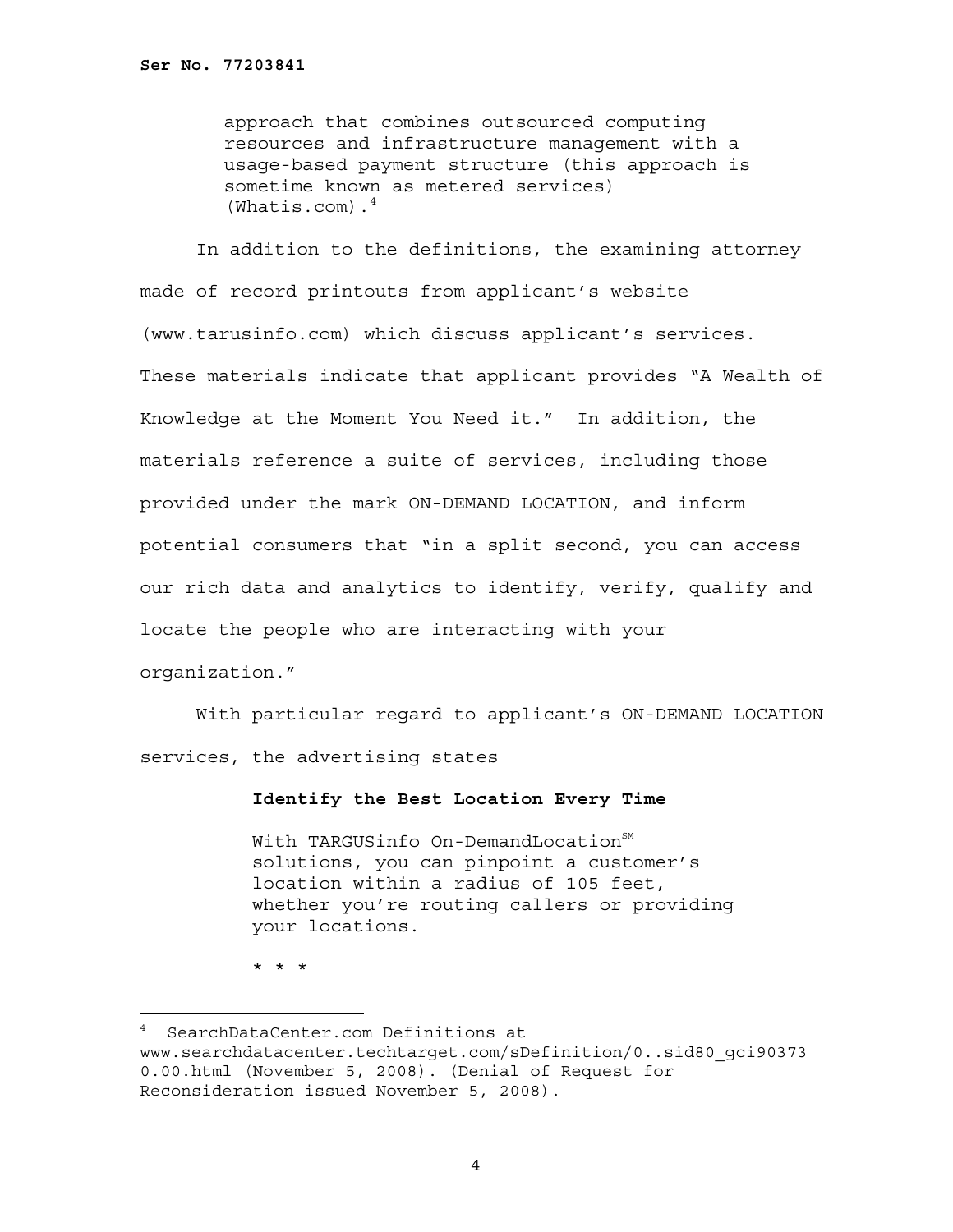## **ON-DEMAND LOCATION**

Frequently Asked Questions

\* \* \*

## **How quickly can I get a single query returned?**  Query response speed varies with the type of connection our customers select. Responses

to a single query are in sub-second time.

 Applicant, in urging reversal of the refusal, maintains that "[t]he words 'ON DEMAND' alone, and in combination with the word 'LOCATION' are not merely descriptive of Applicant's services because Applicant's mark does not convey that Applicant's services provide information about location of consumers or that such information is provided 'on-demand'," which applicant suggests is commonly understood to mean 'instantly provided.' (Br., pp. 2 and 3).

A mark is deemed to be merely descriptive of the services, within the meaning of Section 2(e)(1) of the Trademark Act, if it forthwith conveys an immediate idea of an ingredient, quality, characteristic, feature, function, purpose or use of the services. In re Abcor Development Corp., 588 F.2d 811, 200 USPQ 215, 217-18 (CCPA 1978). A term need not immediately convey an idea of each and every specific feature of the services in order to be considered merely descriptive; it is enough that the term describes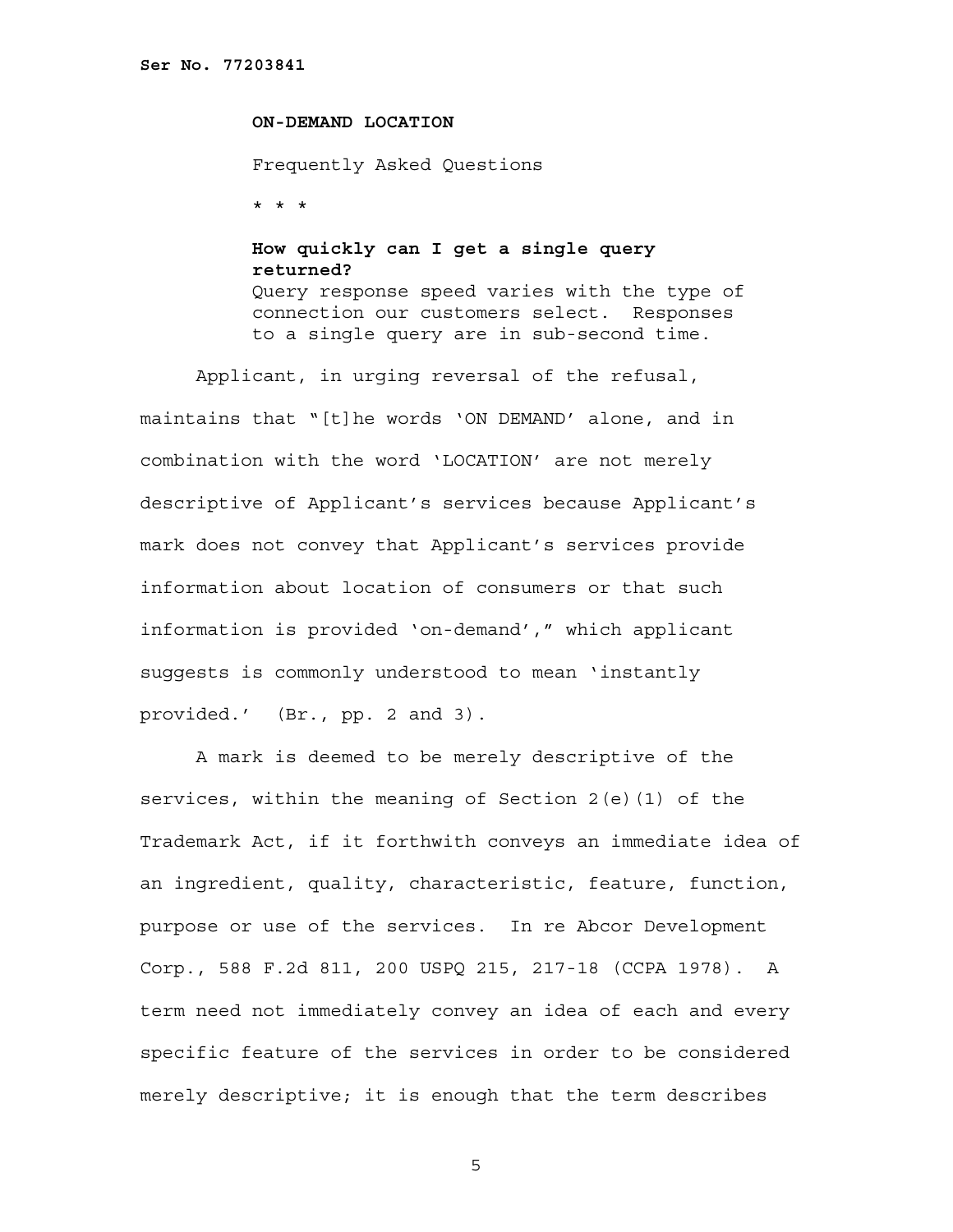one significant attribute, feature or property of the services. In re MBAssociates, 180 USPQ 338 (TTAB 1973). Whether a term is merely descriptive is determined not in the abstract, but in relation to the services for which registration is sought, the context in which it is being used or intended to be used, and the possible significance that the term would have to the average purchaser of the services because of the manner of its use. In re Recovery, Inc., 196 USPQ 830 (TTAB 1977).

When two or more descriptive terms are combined, the determination of whether the composite mark also has a descriptive significance turns on the question of whether the combination of terms evokes a new and unique commercial impression. If each component retains its descriptive significance in relation to the services, the combination results in a composite that is itself descriptive. See, e.g., In re Tower Tech, Inc. 64 USPQ2d 1314 (TTAB 2002) [SMARTTOWER merely descriptive of commercial and industrial cooling towers]; In re Sun Microsystems Inc., 59 USPQ2d 1084 (TTAB 2001) [AGENTBEANS merely descriptive of computer programs for use in development and deployment of application programs]; In re Putnam Publishing Co., 39 USPQ2d 2021 (TTAB 1996) [FOOD & BEVERAGE ONLINE merely descriptive of news information services for the food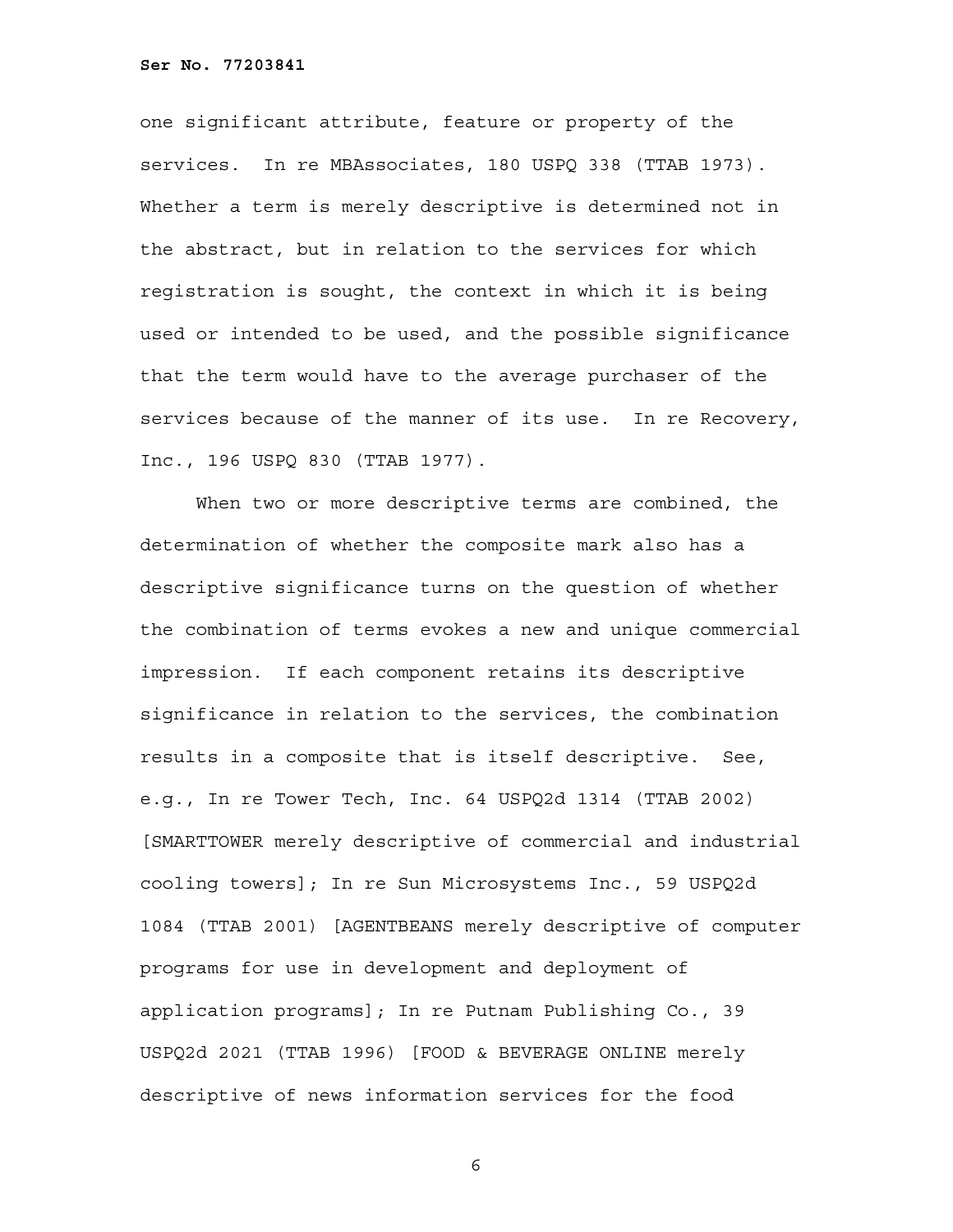**Ser No. 77203841**

processing industry]; and In re Copytele Inc., 31 USPQ2d 1540 (TTAB 1994) [SCREEN FAX PHONE merely descriptive of facsimile terminals employing electrophoretic displays].

We find that the mark sought to be registered is merely descriptive of significant attributes of applicant's services, that is, that the services include the provision of location information and that such information is provided for immediacy of use, i.e., on-demand. Despite applicant's contentions to the contrary, the definitions submitted by the examining attorney as well as applicant's own use of the term "on-demand" in the informational material displayed on its website show that the term ON-DEMAND directly describes an attribute of applicant's services, namely that the services are provided "when asked for" and in a "split second." For this reason, applicant's contention that its services are not provided "on-demand" because they are offered to customers that sign up and request them, is unpersuasive. Additionally, the term "location" is descriptive in relation to applicant's services as evidenced by the disclaimer. Indeed, the web pages from applicant's website confirm that location information is included in the statistical information provided about applicant's clients.